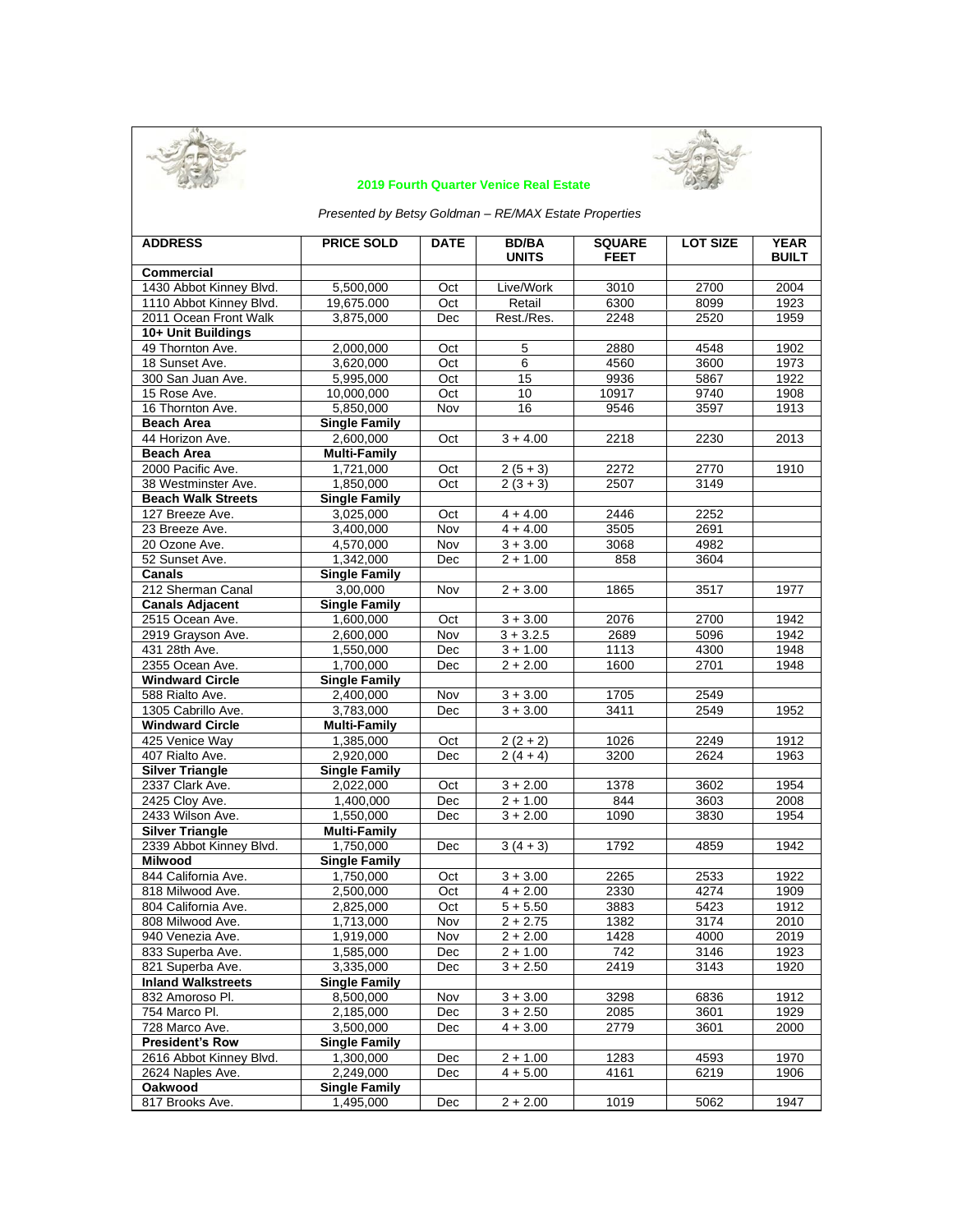| Oakwood                | <b>Multi-Family</b>  |            |            |      |          |      |
|------------------------|----------------------|------------|------------|------|----------|------|
| 607 6th Ave.           | 2.640.000            | Oct        | $3(5+3)$   | 1872 | 5670     | 1924 |
| 541 Rose Ave.          | 1,650,000            | Nov        | $2(2+2)$   | 954  | 2860     | 1925 |
| 1025 Pleasantview Ave. | 1,405,000            | <b>Dec</b> | $3(5 + 4)$ | 2801 | 4180     | 1913 |
| <b>East Venice</b>     | <b>Single Family</b> |            |            |      |          |      |
| 1100 Rose Ave.         | 1.300.000            | Oct        | $3 + 2.00$ | 1225 | 6006     | 1947 |
| 1120 Rose Ave.         | 1.300.000            | Oct        | $3 + 2.00$ | 1256 | 6006     | 1957 |
| 985 Indiana Ave.       | 1,682,000            | Oct        | $2 + 2.00$ | 1744 | 6885     | 1961 |
| 810 Commonwealth Ave.  | 1,700.000            | Oct        | $5 + 3.00$ | 2322 | 4400     | 1954 |
| 1046 Amoroso Pl.       | 1,932,000            | Oct        | $3 + 2.50$ | 2080 | 5867     | 1925 |
| 2235 Prospect Ave.     | 2,561,000            | Oct        | $2 + 3.00$ | 1452 | 8533     | 1963 |
| 1149 Palms Blvd.       | 2,750,000            | Oct        | $5 + 5.50$ | 3348 | 5751     | 2014 |
| 1371 Palms Blvd.       | 4.000.000            | Oct        | $4 + 3.50$ | 4331 | 8158     | 1940 |
| 1056 Indiana Ct.       | 1,560,000            | Nov        | $3 + 2.00$ | 1424 | 5064     | 2019 |
| 1036 Marco Pl.         | 1,900,000            | Nov        | $3 + 2.00$ | 1320 | 4267     | 1923 |
| 1332 Glenavon Ave.     | 2,100,000            | Nov        | $3 + 2.00$ | 1790 | 10220    | 1946 |
| 1074 Marco Pl.         | 2.250.000            | Nov        | $4 + 3.00$ | 2041 | 4269     | 1933 |
| 1519 Walnut Ave.       | 3,400,000            | Nov        | $4 + 4.50$ | 3194 | 6005     | 1951 |
| 901 Flower Ave.        | 4.500,000            | Nov        | $4 + 3.50$ | 3679 | 7294     | 2019 |
| 1046 Rose Ave.         | 1,370,000            | Dec        | $3 + 1.75$ | 1652 | 6006     | 1939 |
| 865 Rose Ave.          | 1.400,000            | Dec        | $3 + 1.00$ | 1029 | 5006     | 1923 |
| 1104 Palms Blvd.       | 1,985,000            | Dec        | $3 + 2.00$ | 2988 | 6063     | 2017 |
| <b>East Venice</b>     | <b>Multi-Family</b>  |            |            |      |          |      |
| 2436 Penmar Ave.       | 3,316,000            | Nov        | $4(10+4)$  | 6162 | 6023     | 1990 |
| 1356 Palms Blvd.       | 4,888,000            | Nov        | $2(7+6)$   | 4476 | 10893    | 1923 |
| 2210 Penmar Ave.       | 1,655,000            | Dec        | $2(4+3)$   | 2664 | 6129     | 1928 |
| <b>Condos</b>          |                      |            |            |      |          |      |
| 615 Hampton Dr. #A109  | 1,275,000            | Oct        | $1 + 1.50$ | 1532 | Loft     | 2004 |
| 615 Hampton Dr. #B302  | 1.300.000            | Oct        | $1 + 1.50$ | 1358 | Loft     | 2004 |
| 660 Harbor St. #2      | 1.640.000            | Oct        | $2 + 2.50$ | 2316 | Townhome | 1986 |
| 680 Harbor St. #5      | 1.690.000            | Nov        | $2 + 2.50$ | 2316 | Townhome | 1986 |
| 235 Main St. #318      | 1.300.000            | Nov        | $2 + 1.75$ | 1391 | Loft     | 1989 |
| 707 Marr St. #103      | 850,000              | Oct        | $2 + 1.50$ | 856  | Condo    | 1984 |
| 122 Mildred Ave. #2    | 2,188,000            | Nov        | $3 + 3.00$ | 2690 | Condo    | 1913 |
| 34 S. Venice Blvd. #1  | 907,000              | Dec        | $2 + 2.00$ | 987  | Condo    | 1975 |

This information is based on data supplied by Dataquick Information Systems and the Combined Los Angeles Westside Multiple Listing Service. Information presented here has been obtained from sources deemed reliable. However, no representation of any kind is made as to its accuracy and all facts should be confirmed through independent investigation.

# REAL ESTATE NEWS

### **Market Trends**

The Venice 2019 third quarter single-family average price of \$2,179,851 based on 59 units sold is 6% less than the third quarter of 2018 with 3 more units sold and is 4% lower than the second quarter of 2019 with 8 more units sold. During this quarter there were 32 (25 last quarter) \$1,000,000+, 17 (18 last quarter) \$2,000,000+, 8 (4 last quarter) \$3,000,000+, 2 (1 last quarter) \$4,000,000+, 0 (2 last quarter) \$5,000,000+ and 0 (1 last quarter) \$6,000,000+ single-family properties sold.

The Venice 2019 second quarter income average price of \$1,989,890,000 based on 18 units sold is 1% higher than the third quarter of 2018 with 1 less units sold and is 40% lower than the second quarter of 2019 with 8 more units sold due to higher priced properties that sold in the second quarter. During this quarter there were 9 (7 last quarter) \$1,000,000+, 9 (1 last quarter) \$2,000,000+, and 0 (last quarter) \$3,000,000+, 0 (1 last quarter) \$4,000,000+ and 0 (1 last quarter) \$5,000,000+ income properties sold.

Please contact me for a free market evaluation of your property.

#### **Real Estate News You Can Use**

### **New Law Allows Three Housing Units on Every Parcel in California**

The recent passage by Governor Newsom of AB 68, along with SB 13 and AB 881, provides the ability to build new homes in California. Residential properties in the state will be allowed to build three units of housing — including in areas zoned for single family homes.